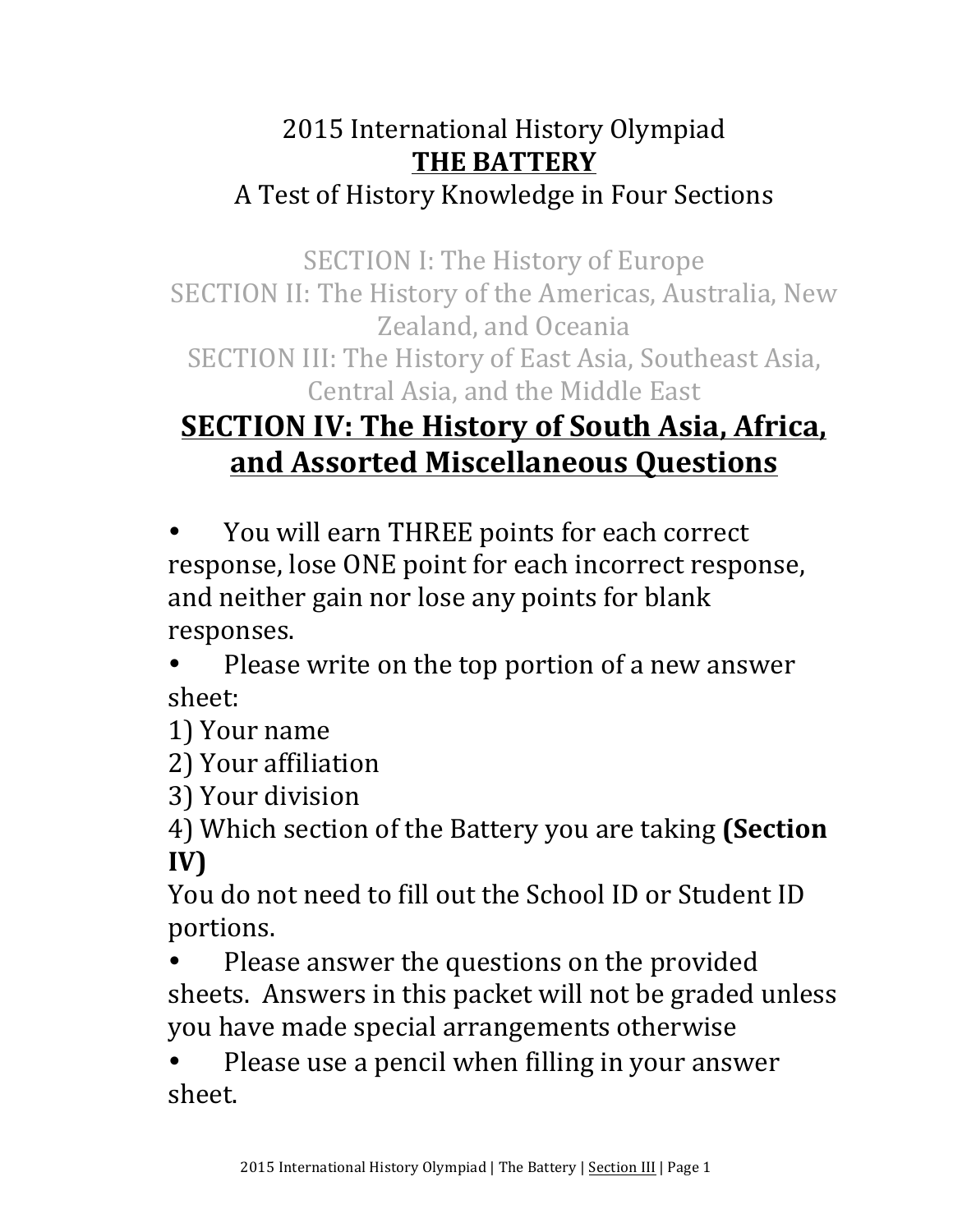## Part IV: South Asia, Africa, and Assorted Miscellaneous Questions

| a) The Tamil Tigers<br>b) Euskadi Ta Askatasuna<br>c) The Naxalites<br>d) Pathet Lao              | against the government of Sri Lanka during a three-decade long civil war?                  |          |             | 1. Led by Velupillai Prabhakaran, what terrorist organization employed suicide bombers          |  |
|---------------------------------------------------------------------------------------------------|--------------------------------------------------------------------------------------------|----------|-------------|-------------------------------------------------------------------------------------------------|--|
| a) Joko Widodo<br>b) Pervez Musharraf<br>c) Indira Gandhi<br>d) Omar Bongo                        | such as forced sterilization take place between 1975 and 1977?                             |          |             | 2. Under whose leadership did a period of political repression and human rights abuses          |  |
| a) Uyghur                                                                                         | what ethnic group, known for taking climbers up the world's tallest mountain?<br>b) Sherpa | c) Tamil | d) Hmong    | 3. Tenzing Norgay, who accompanied Sir Edmund Hillary on his ascent of Mt. Everest, is of       |  |
|                                                                                                   | of his own religion, the Din-i-Ilahi?                                                      |          |             | 4. Which Mughal emperor's passion for religious tolerance was exemplified by his creation       |  |
| a) Aurengzeb                                                                                      | b) Shah Jahan                                                                              |          | c) Jahangir | d) Akbar                                                                                        |  |
| a) Pondicherry<br>b) Hyderabad<br>c) Bombay<br>d) Margao                                          | 5. Which of the following Indian cities was under French colonial control?                 |          |             |                                                                                                 |  |
| pilgrims and peaceful protestors?<br>a) Delhi<br>b) Amritsar<br>c) Calcutta<br>d) Chennai         |                                                                                            |          |             | 6. In what Indian city did British officer Reginald Dyer order soldiers to fire into a crowd of |  |
| to be his successor?<br>a) Guru Nanak<br>b) Guru Arjan<br>c) Guru Gobind Singh<br>d) Guru Har Rai |                                                                                            |          |             | 7. Which final human Guru of Sikhism appointed the Adi Granth - the holy text of Sikhism -      |  |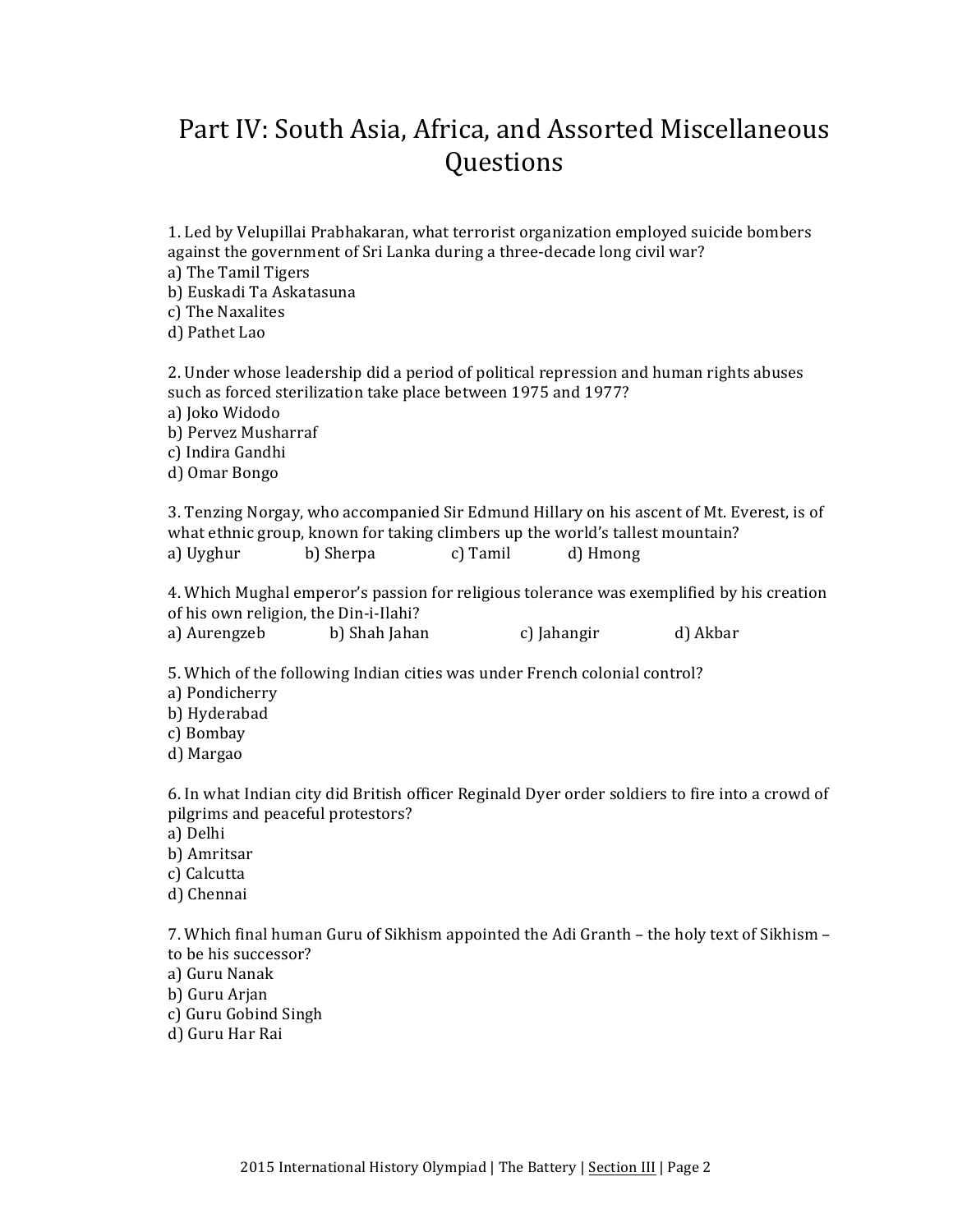8. What name is given to India's first successful test of a nuclear weapon? a) Chagai-I b) Smiling Buddha c) Operation Shakti d) Kirana-I

9. What 1999 conflict broke out when Pakistan attempted to seize some areas of Kashmir controlled by India?

a) Kargil War

b) War of the Mountains

c) Jammu War

d) Balochistan War

10. Taking power in a coup, which eccentric Burmese leader bathed in dolphin blood and caused a financial panic after changing the currency on the advice of a fortune teller? a) U Nu

b) Aang Sang

c) Ne Win

d) Smith Dun

11. Who was the winning commander at the Battle of Plassey?

a) Charles Cornwallis

b) Eyre Coote

c) Siraj ud-Daulah

d) Robert Clive

12. The rise of what Indian polity is credited in part for the decline of the Mughal Empire? a) Gurkani Empire

b) Mysore Empire

c) Maratha Empire

d) Sultanate of Delhi

13. What Pakistani political party has traditionally been dominated by the Bhutto family? a) Pakistan Peoples Party

b) People's Power Party

c) Socialist Party of Pakistan

d) Pakistani Front for Liberty and Progress

14. Which of the following good was NOT a major export of British Ceylon?

a) Tea b) Rubber c) Cinnamon d) Gold

15. Which rival of Mohammed Ali Jinnah became a major leader of the Non-Aligned Movement after helping India gain independence and becoming its first Prime Minister? a) Moraji Desai

b) Indira Gandhi

c) Jawaharal Nehru

d) Mohandas K. Gandhi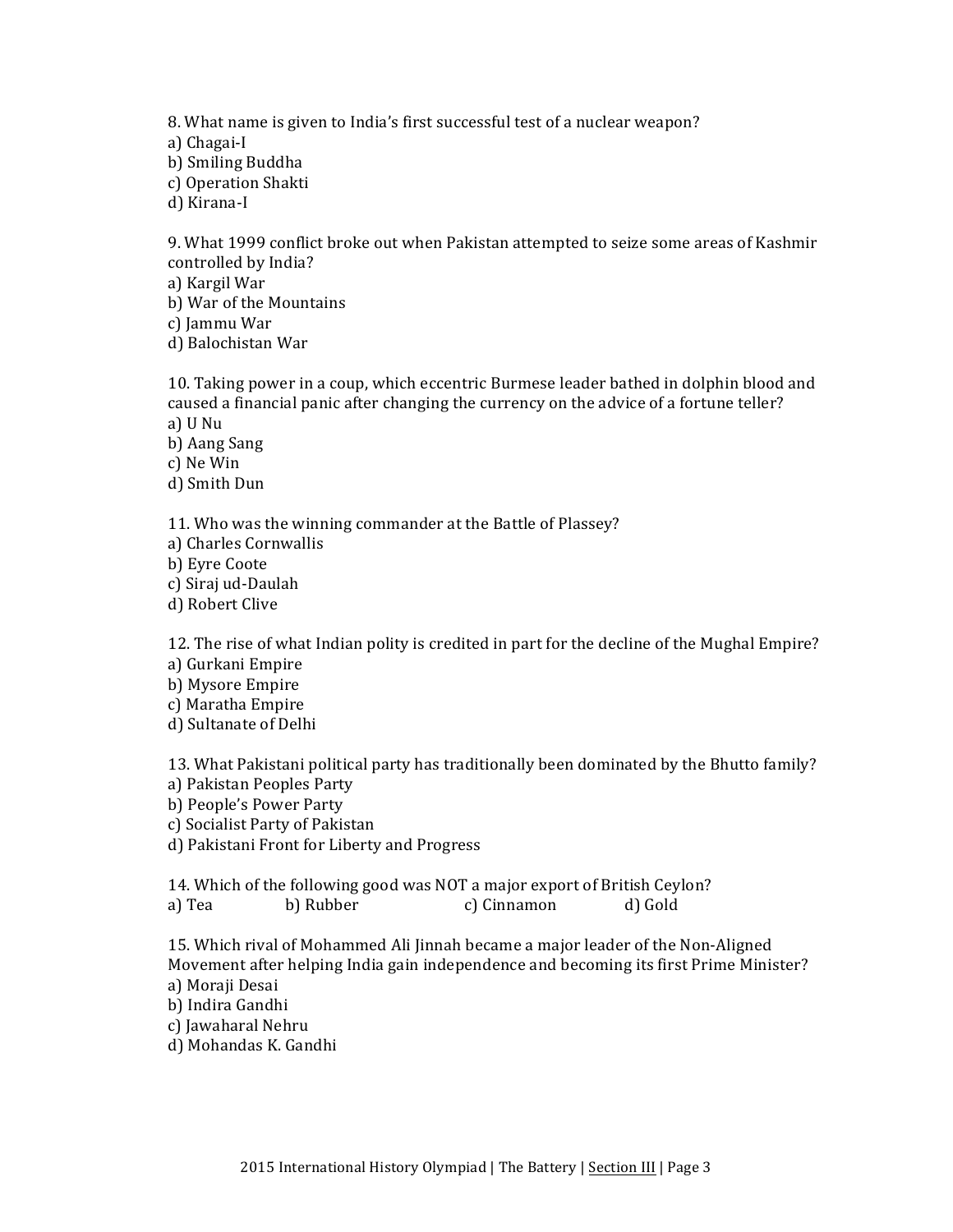16. Alexander the Great conquered an empire that stretched from: a) Macedonia to Greece b) Greece to Asia Minor c) Egypt to Persia d) Greece to the Indus Valley

17. What led to Ashoka's conversion to Buddhism?

a) He saw a large Buddha in the sky during a battle

b) He was horrified by the bloodiness of the Kalinga War

c) He was moved by one of Siddhartha Gautama's sermons

d) He was held prisoner by a Buddhist army for ten years

18. Which of the following was one of the earliest Indian cities? a) Tamil b) Kachenjunga . c) Mohenjo-Daro d) Delhi

19. From the Sanskrit word for knowledge, these books form the foundation of Indus Valley religious beliefs.

a) Dead Sea Scrolls

b) Vedas

c) Vulgates

d) Ziggurats

20. Mohandas Gandhi led a march named for what material? a) Sand b) Salt c) Gold d) Silver

21. It is relatively easy to invade India from the Northwest because of the:

a) Himalaya Mountains

b) the Deccan Plateau

c) the Pyrenees Pass

d) the Khyber Pass

22. The most dominant feature of India's climate is the presence of seasonal winds, known as the:

a) Protestant wind

b) Santa Anna

c) typhoons

d) monsoons

23. Which empire was not located in India?

a) Maratha

b) Gupta

c) Almoravid

d) Mauryan

24. Which country was formerly part of Pakistan?

a) Bangladesh

b) Afghanistan

c) Bhutan

d) Tajikistan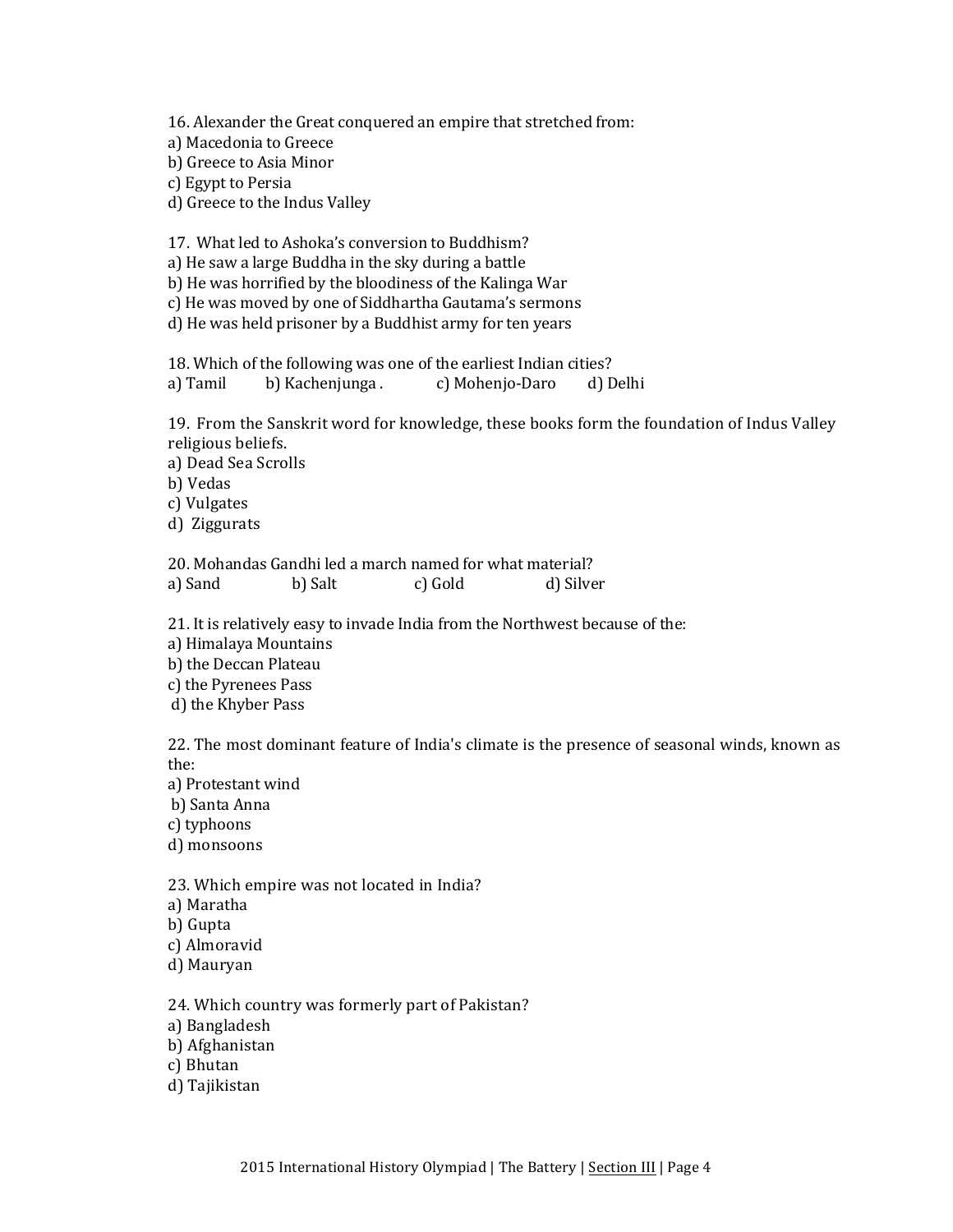25. Which man was one of the last British viceroys of India? a) Scharnhorst b) Mountbatten c) Raglan d) Attlee 26. Which country was devastated by a 2015 earthquake? a) Maldives b) Myanmar c) Turkmenistan d) Nepal 27. Of the following, which Indian state was created most recently? a) Mizoram b) Karnataka c) Himachal Pradesh d) Telangana 28. Who wrote about his time in Burma in works like "Shooting an Elephant"? a) Michael Crichton b) Rudyard Kipling c) George Orwell d) Winston Churchill 29. What Indian cricketer, considered by some to be the best batsman ever, retired in 2013?

a) Sachin Tendulkar b) Abdul Qadir c) Shoaid Aktar d) Rajiv Gandhi

30. What British-born Sri Lankan rapper is the daughter of a rebel from that island's civil war?

a) Nicki Minaj b) Lil Kim c) M.I.A. d) Fetty Wap

31. Which explorer famously remarked "Dr. Livingstone, I presume?" after meeting up with that explorer in central Africa and also searched for the source of the Nile River? a) Henry Morton Stanley

- b) John Cabot
- c) Richard Francis Burton
- d) Frederick Russell Burnham

32. Ernest Hemingway titled one of his short stories after the "Snows of" what mountain, the highest one in Africa? a) Mount Kenya b) Mount Elgon c) Mount Kilimanjaro d) Table Mountain

33. Which one of these cities is not a capital of South Africa? a) Cape Town b) Johannesburg c) Pretoria d) Bloemfontaine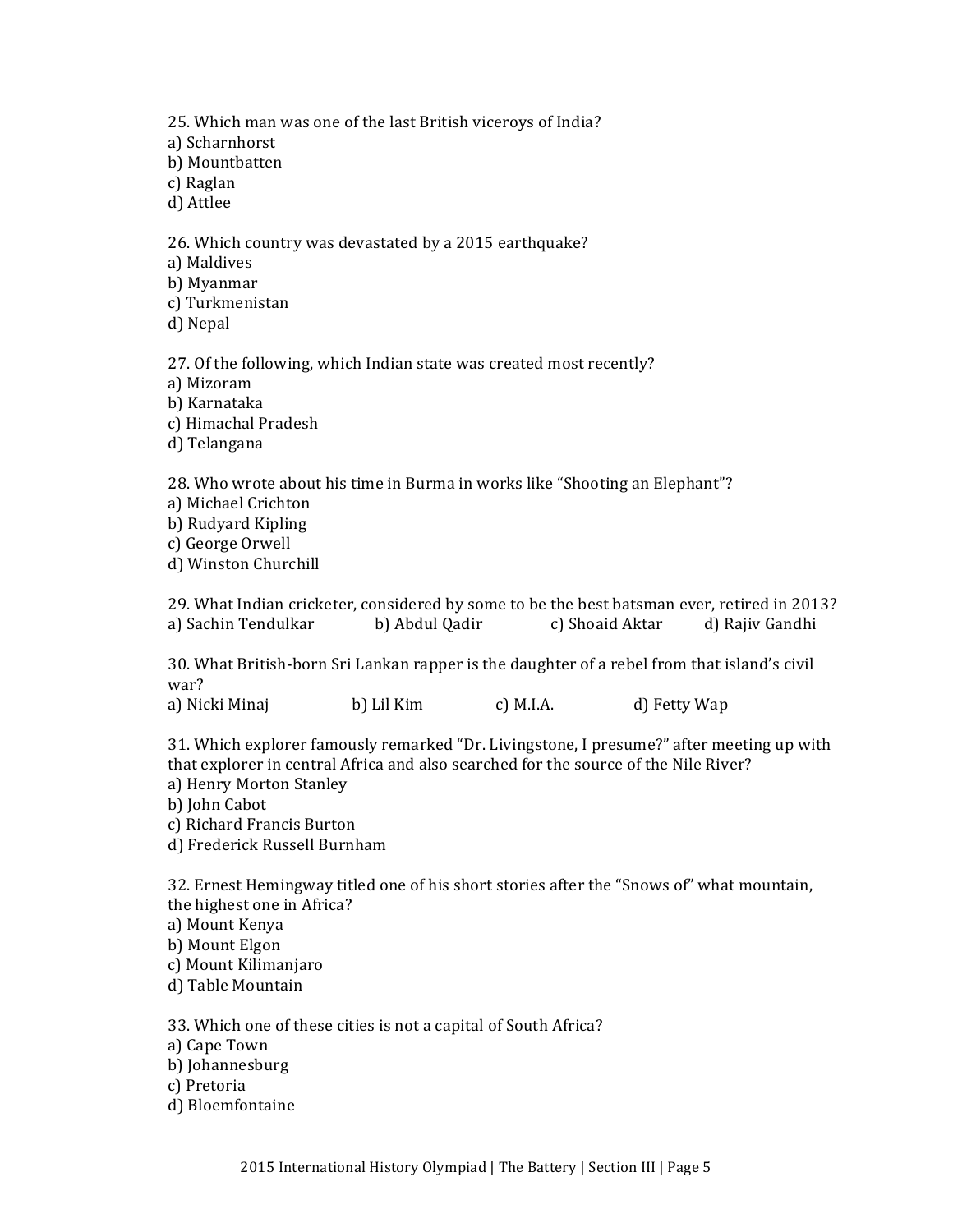34. The authors Chinua Achebe and Wole Soyinka are native to what African country, where the author Ken Saro-Wiwa was executed? a) Senegal

b) Nigeria c) Mali

d) Algeria

35. The 1274 BC Battle of Kadesh was supposedly the largest-ever clash of what military weapons? a) Chariots

b) War elephants c) Catapults

d) Spears

36. What mythical Queen of Carthage self-immolated on a pyre after being abandoned by her lover, the Trojan hero Aeneas?

a) Sheba

b) Hatshepsut

c) Dido

d) Nefertiti

37. The Axumite Empire, led by King Ezana, converted to what religion in the 300s AD? a) Judaism

b) Christianity

c) Zoroastrianism

d) Islam

38. The movie *Black Hawk Down* was inspired by a battle located in what city, the capital of Somalia?

a) Mogadishu

b) Asmara

c) Hargeisa

d) Djibouti

39. What novel by Joseph Conrad follows Marlow's search for the crazed Kurtz in the jungles of the Congo Free State?

a) The Secret Sharer

b) Nostromo

c) The Secret Agent

d) Heart of Darkness

40. What province of the Democratic Republic of the Congo names a crisis during the 1960s which led to the rule of Mobutu Sese Seko?

a) Katanga

b) Bandundu

c) Orientale

d) Maniema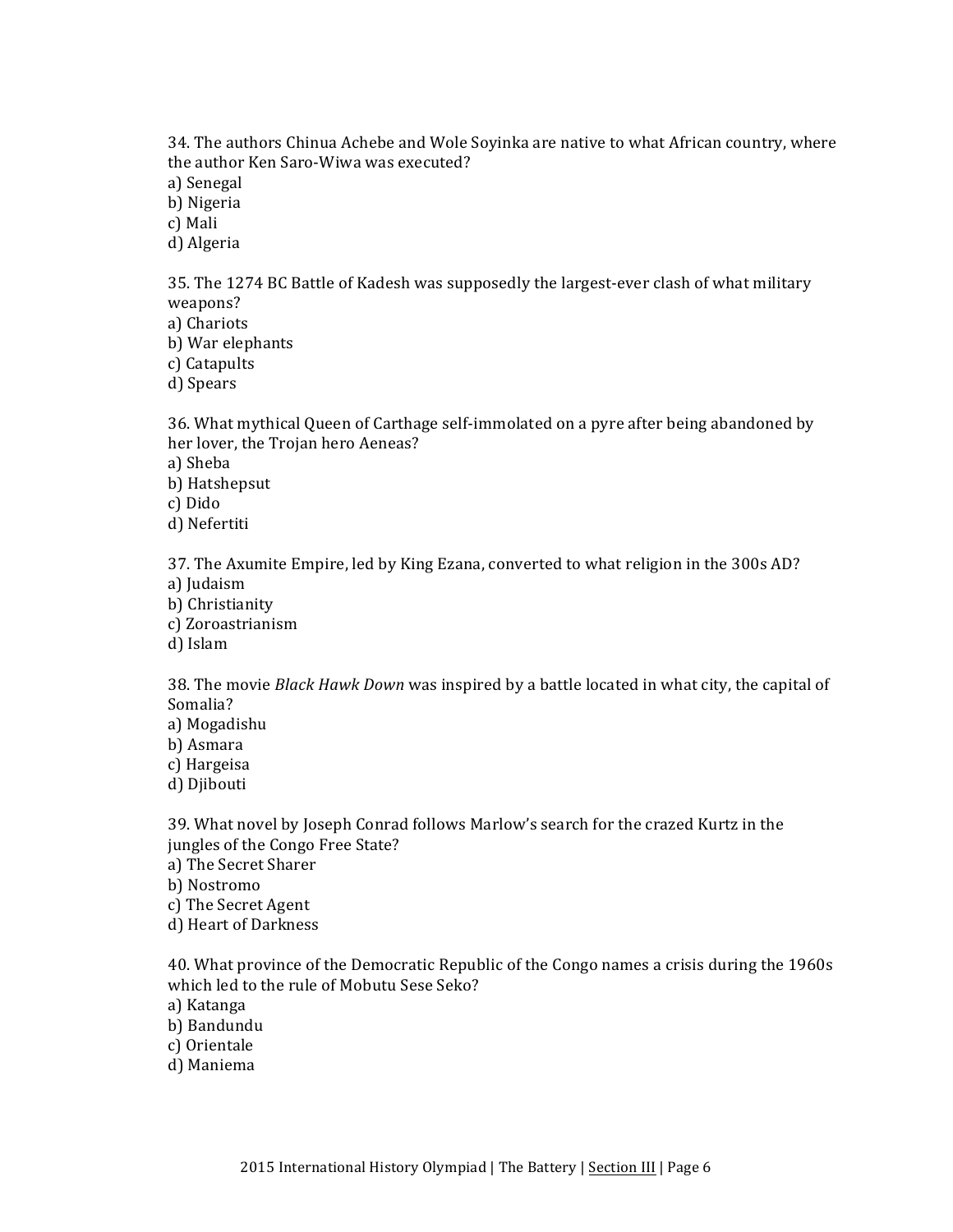41. The Camp David Accords were signed by Menachem Begin and what Egyptian President in 1978?

a) Hosni Mubarak

b) Mohammed Morsi

c) Anwar Sadat

d) Gamal Abdel Nasser

42. The Battles of Rorke's Drift and Isandlwana were fought during a British conflict against what kingdom led by Shaka and Dingane?

a) Zimbabwe

b) Zulu

c) Rhodesia

d) Kalahari

43. What President of South Africa presided over the end of apartheid and shared the Nobel Peace Prize with Nelson Mandela?

a) F. W. de Klerk

b) Desmond Tutu

c) Steven Biko

d) Ian Smith

44. During World War II, before the development of the Final Solution, Hitler briefly considered deporting some European Jews to what African country?

a) Botswana

b) Madagascar

c) The Seychelles

d) Namibia

45. What longtime dictator of the Central African Republic nearly bankrupted the nation which his lavish spending at his coronation and succeeded David Dacko?

a) Francois Bozize

b) Catherine Samba-Panza

c) Jean-Bedel Bokassa

d) Andre Kolingba

46. The pied-noirs were people of French ancestry who opposed the FLN in what nation's war of independence, which ended in 1962?

a) Algeria b) Morocco c) Tunisia d) Libya

47. The shortest war in recorded history occurred in 1896 and was fought between the British Empire and what Sultanate, which later combined with Tanganyika?

a) Zanzibar

b) Swahili

c) Zimbabwe

d) Arusha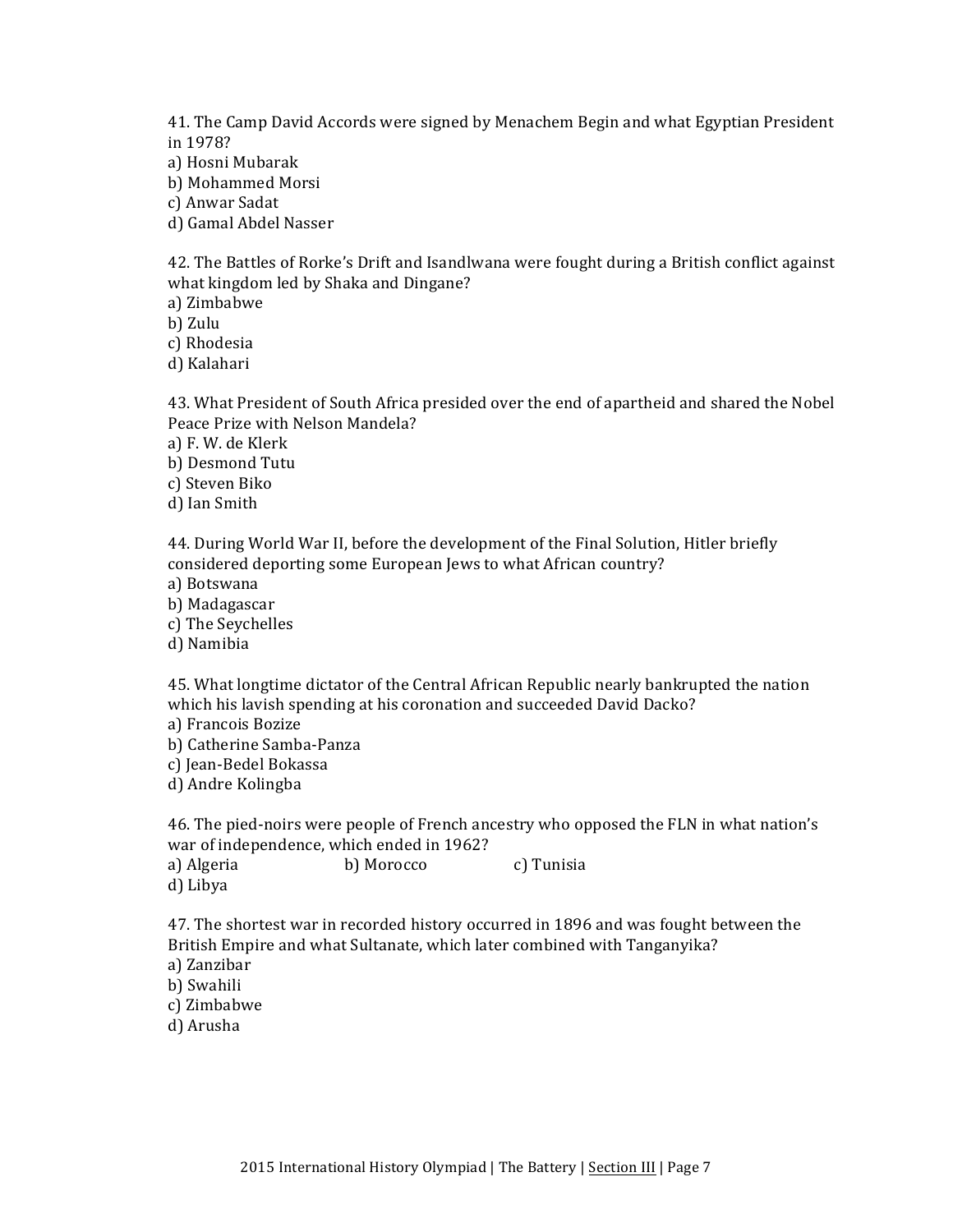48. In 1976, Israeli Defense Forces carried out a rescue mission at Entebbe Airport in what country, then ruled by Idi Amin?

a) Malawi

b) Kenya

c) Uganda

d) Botswana

49. What is the name given to the strip of land between the Sahara Desert and the more temperate climates to the south?

a) Savannah 

b) Transvaal

c) Sahel

d) African Cape

50. The founder of the Mali Empire, Sundiata Keita, was born with what physical defect?

a) He was blind

b) He couldn't walk

c) He had an extra finger on his right hand

d) He was extremely tall

51. During World War II, Bernard Montgomery repelled the forces of the "Desert Fox" Erwin Rommel at two battles named for what location in Egypt?

- a) Tobruk
- b) Alexandria
- c) El Alamein
- d) Giza

52. The Ivory Coast, Algeria, and Mali were all colonized by what European power? a) Spain

b) Germany

c) Britain

d) France

53. Lord Kitchener, perhaps best known for appearing on posters declaring "Your country" needs you!", defeated forces loyal to the Mahdi at the Battle of Omdurman in what presentday nation?

a) Libya

b) Sudan

c) Ethiopia

d) Chad

54. The 2011 revolution to remove Tunisian President Zine El Abidine Ben Ali was named for what kind of flower, the national flower of Tunisia?

a) Violet

b) Rose

c) Carnation

d) Jasmine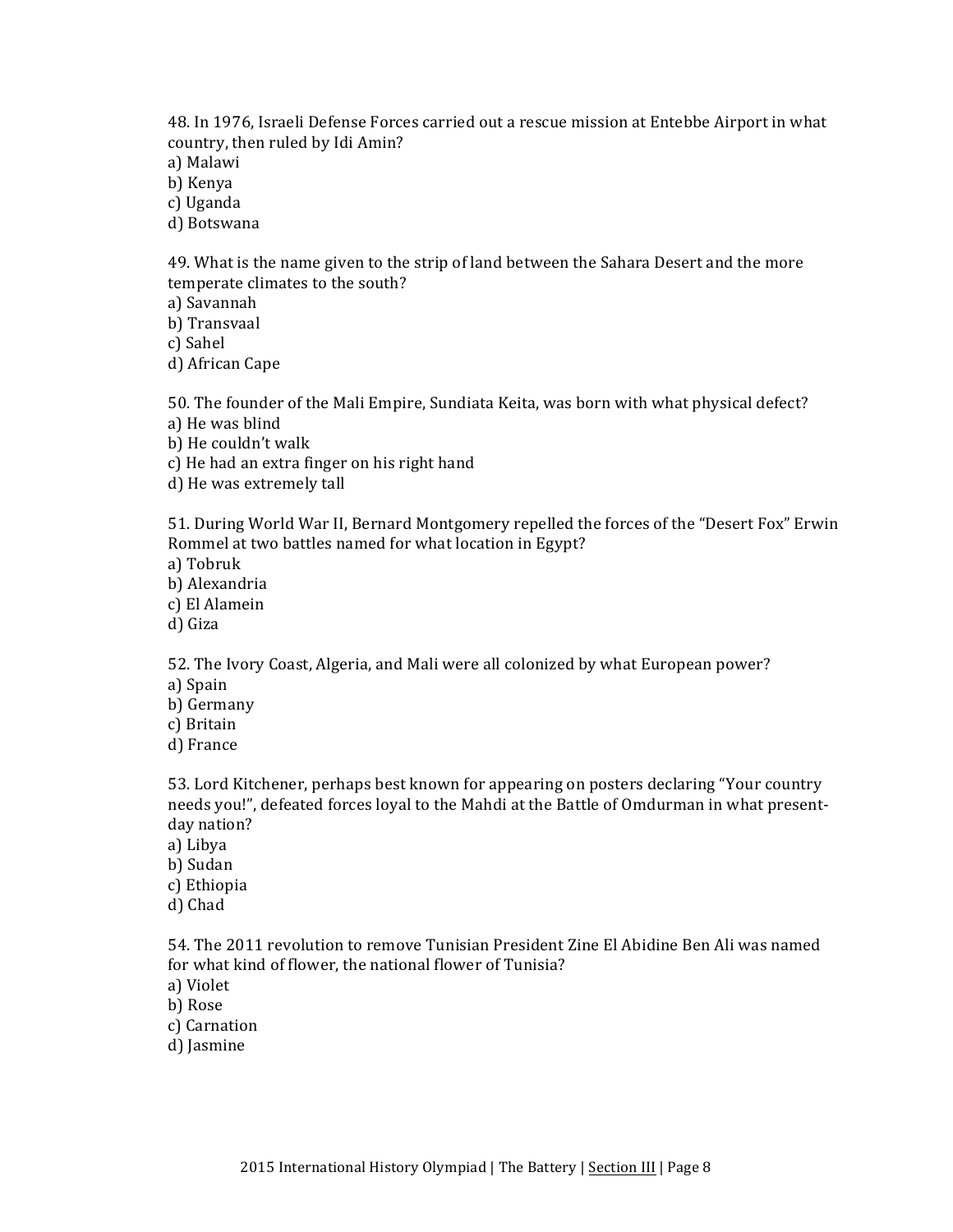55. What dictator of Africa leads the ZANU-PF party and has presided over massive hyperinflation in his nation since he took power in 1980? a) Robert Mugabe b) Omar al-Bashir

c) Ellen Johnson Sirleaf

d) Edgar Lungu

56. What civilization was chronicled by the historian Manetho?

a) Egypt

b) Mali

c) Songhai

d) Nubia

57. In Alex Haley's novel *Roots: The Saga of an American Family*, the protagonist, Kunta Kinte, belongs to what tribe of the Gambia?

a) Serahuli

b) Iola

c) Wolof

d) Mandinka

58. The HMS Newport maneuvered its way past the French ship "L'Aigle" to accomplish what feat?

a) Be the first to go through the Cape of Good Hope

b) Circumnavigate Africa

c) Pass through the Suez Canal

d) Pass through the Red Sea

59. Jane Goodall studied chimpanzees in what East African country's Gombe Stream National Park?

a) Burundi

b) Uganda

c) Tanzania

d) Rwanda

60. The flag of what African nation contains a machete crossed with a cogwheel on a red and black background?

a) Angola

b) Mozambique

c) Republic of the Congo

d) Namibia

51. The Gold Coast and the nation that it became, Ghana, were led by what African leader who commissioned the construction of the Akosombo Dam?

a) Kwame Brown

b) Kwame Nkrumah

c) Julius Nyerere

d) Joseph Kabila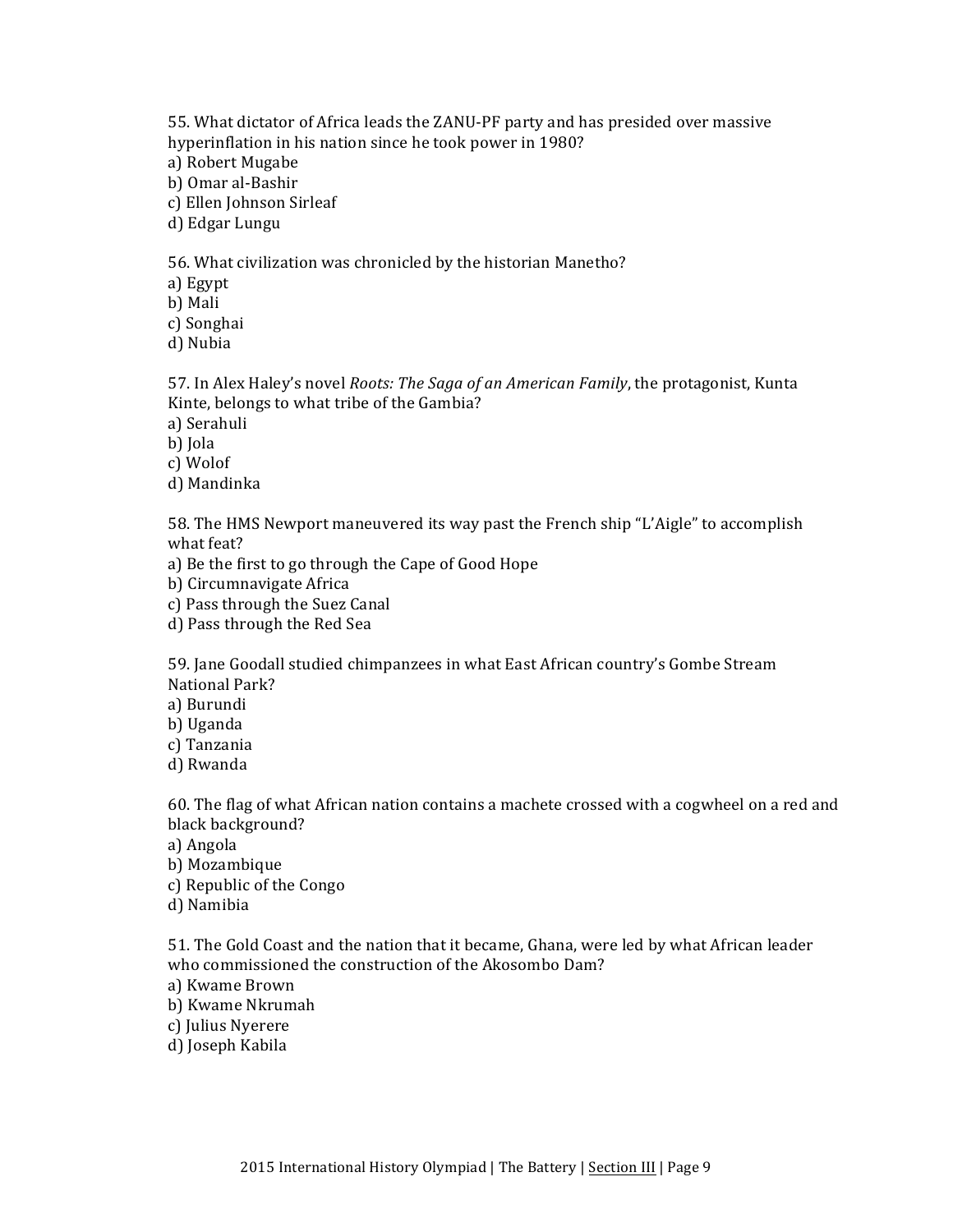|                                                                                                                                                                                                                                   | dividing up Africa for their own colonization?<br>a) Paris<br>b) London<br>c) Rome<br>d) Berlin                                                                                                                             |            |                 |            |             |                 | 62. A 1884 Conference held in what European city led to the major European powers                             |                                                                                                          |  |  |  |
|-----------------------------------------------------------------------------------------------------------------------------------------------------------------------------------------------------------------------------------|-----------------------------------------------------------------------------------------------------------------------------------------------------------------------------------------------------------------------------|------------|-----------------|------------|-------------|-----------------|---------------------------------------------------------------------------------------------------------------|----------------------------------------------------------------------------------------------------------|--|--|--|
|                                                                                                                                                                                                                                   | 63. Which one of these writers was NOT involved in the philosophical and literary tradition<br>known as Negritude that developed in the 1930s?<br>a) Aime Cesaire<br>b) Frantz Fanon<br>c) Leopold Senghor<br>d) Leon Damas |            |                 |            |             |                 |                                                                                                               |                                                                                                          |  |  |  |
|                                                                                                                                                                                                                                   | by France?                                                                                                                                                                                                                  |            |                 |            |             |                 |                                                                                                               | 64. Queen Ranavalona I was a 19 <sup>th</sup> -century isolationist monarch of what country, later ruled |  |  |  |
|                                                                                                                                                                                                                                   | a) Chad                                                                                                                                                                                                                     |            | b) Burkina Faso |            |             | c) South Africa |                                                                                                               | d) Madagascar                                                                                            |  |  |  |
|                                                                                                                                                                                                                                   | 65. The area referred to as Zenj by Arabic traders, included cities such as:<br>b) Adoghast<br>c) Barawa<br>a) Gao<br>d) Jenne                                                                                              |            |                 |            |             |                 |                                                                                                               |                                                                                                          |  |  |  |
|                                                                                                                                                                                                                                   | kingdom of<br>a) Egypt                                                                                                                                                                                                      | b) Morocco |                 | c) Tunisia |             | d) Ethiopia     | 66. In the 13 <sup>th</sup> century CE, the <i>Bet Giorgis</i> was built at the order of King Lalibela in the |                                                                                                          |  |  |  |
| 67. What cyclical event had a major effect on the farmers of ancient Egypt?<br>a) Total eclipses of the sun<br>b) Hurricane season<br>c) The November Sandstorms<br>d) Inundation of the Nile                                     |                                                                                                                                                                                                                             |            |                 |            |             |                 |                                                                                                               |                                                                                                          |  |  |  |
| 68. Which of the following is not the name of a notable Carthaginian?<br>a) Hannibal<br>b) Harappa<br>c) Hasdrubal<br>d) Hamilcar                                                                                                 |                                                                                                                                                                                                                             |            |                 |            |             |                 |                                                                                                               |                                                                                                          |  |  |  |
| 69) Cecil Rhodes had an unsuccessful plan for a north-south railroad link between what two<br>places?<br>a) Cape of Good Hope and Cairo<br>b) Addis Ababa and Accra<br>c) Mogadishu and Morocco<br>d) Windhoek and Western Sahara |                                                                                                                                                                                                                             |            |                 |            |             |                 |                                                                                                               |                                                                                                          |  |  |  |
|                                                                                                                                                                                                                                   |                                                                                                                                                                                                                             |            |                 |            |             |                 |                                                                                                               | 70) What was the name rebels gave to the short-lived breakaway state in Northern Mali in                 |  |  |  |
|                                                                                                                                                                                                                                   | 2012?<br>a) Timbuktustan                                                                                                                                                                                                    |            | b) Azawad       |            | c) al-Barak |                 | d) Biafra                                                                                                     |                                                                                                          |  |  |  |
|                                                                                                                                                                                                                                   |                                                                                                                                                                                                                             |            |                 |            |             |                 |                                                                                                               |                                                                                                          |  |  |  |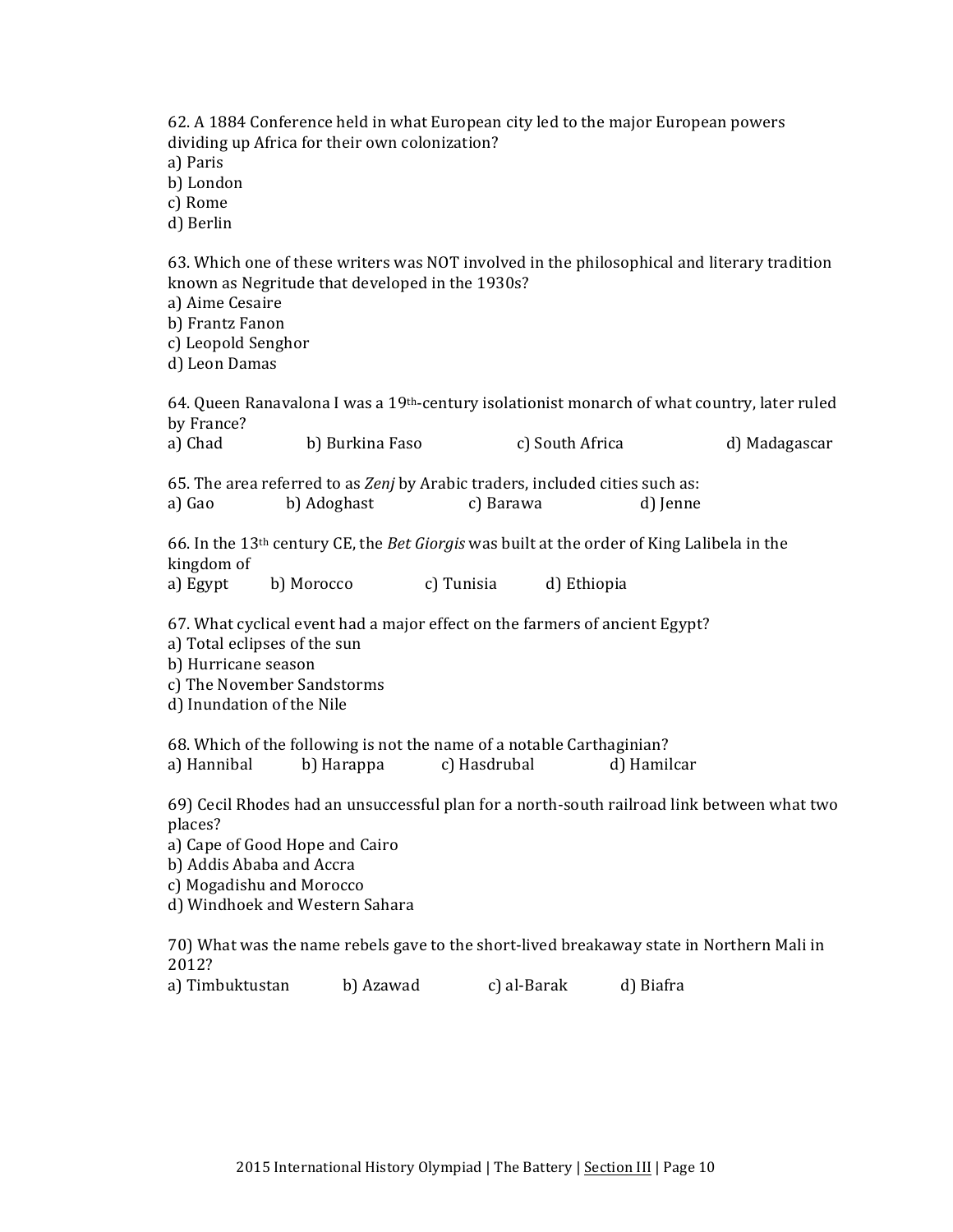71. Daniel Walker Howe's What Hath God Wrought is titled for the first words that were delivered over the Baltimore-Washington line of what invention? a) Telegraph b) Television c) Radio

d) Fiber optics

72. Barbara Tuchman's account of the opening month of World War I is titled for the "Guns of" what month?

a) September

b) August

c) July

d) June

73. What Greek historian chronicled events such as the Funeral Oration of Pericles in his *History of the Peloponnesian War*?

a) Xenophon

- b) Thucydides
- c) Heraclitus
- d) Herodotus

74. What pioneer of "soft power" and "neoliberalism" is a prominent international relations scientist at Harvard University?

a) Joseph Nye

b) Hedley Bull

c) Hans Kochler

d) E. H. Carr

75. When Gamal Nasser nationalized the Suez Canal

a) The US supported British intervention

b) the British supported US intervention

c) the British and French sent in military troops

d) The USSR sent in military troops

76. Hector Guimard designed the Art Nouveau entrances for many Parisian examples of what locations, one of which was attacked with sarin gas in Tokyo in 1995?

a) Bus stops

b) Art museums

c) Gymnasiums

d) Subways

77. *Mita*, like the *corvée* in France, and the *robot* in eastern Europe, required people to give which of the following to their Incan overlords?

a) labor

b) silver

c) animals

d) women.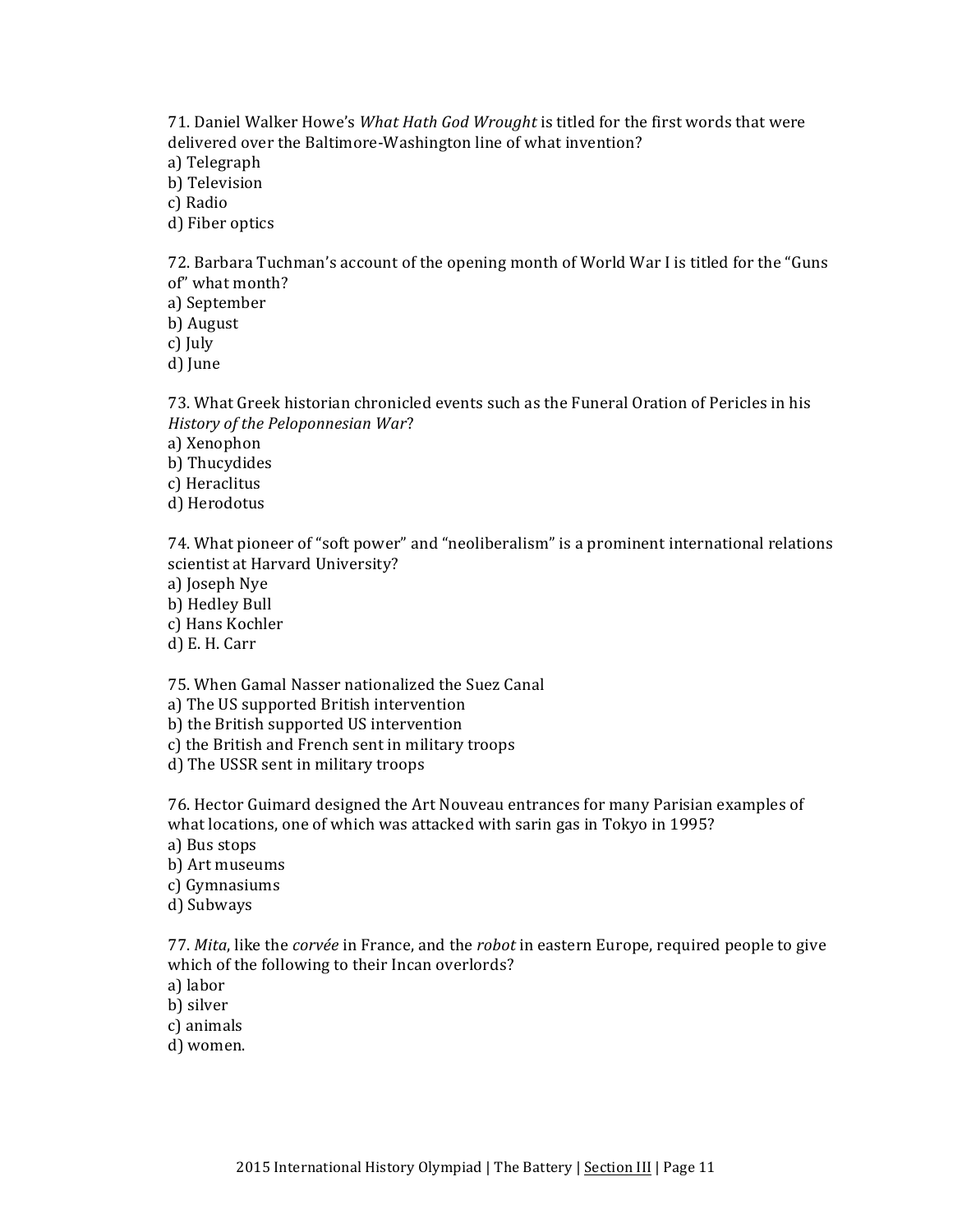78. The Golden Triangle and Golden Crescent are named for their production of what commodity, which Thomas De Quincey described in his "Confessions of a [this] Eater"?

a) Asparagus

b) Daffodils

c) Opium

d) Sunflower

79. The Dunning School studied what period of American history, which was also studied by the Nationalist, Marxist, and Southern Agrarian schools?

a) Reconstruction

b) Second Great Awakening

c) First Great Awakening

d) Second Industrial Revolution

80. Edward Gibbon's *The Decline and Fall of the Roman Empire* was often criticized in his day for blaming what factor for the destruction of the empire?

a) Excessive public drunkenness

b) Pederasty

c) The spread of Christianity

d) Hunnic invasions

81. What American academic championed "consensus history" in the post-WWII period and wrote works such as *The Age of Reform* and *Anti-intellectualism in American Life*?

- a) Clinton Rossiter
- b) Allan Bloom
- c) Richard Hofstadter

d) Viktor Frankl

82. What author's incredibly lengthy 12-volume A Study of History examines the rise and fall of 26 different civilizations?

- a) Eric Voegelin
- b) Oswald Spengler
- c) Arnold Toynbee

d) Melvyn Leffler

83. The House of Wisdom was an example of what kind of building, of which examples in the modern world include the Regenstein at the University of Chicago and the Widener at Harvard University?

a) Library

- b) Concert hall
- c) Research lab

d) Courthouse

84. What resident of the Kingdom of Northumbria is frequently referred to as the "Venerable" and wrote *The Ecclesiastical History of the English People*?

- a) Boethius
- b) Winston Churchill
- c) Asser

d) Bede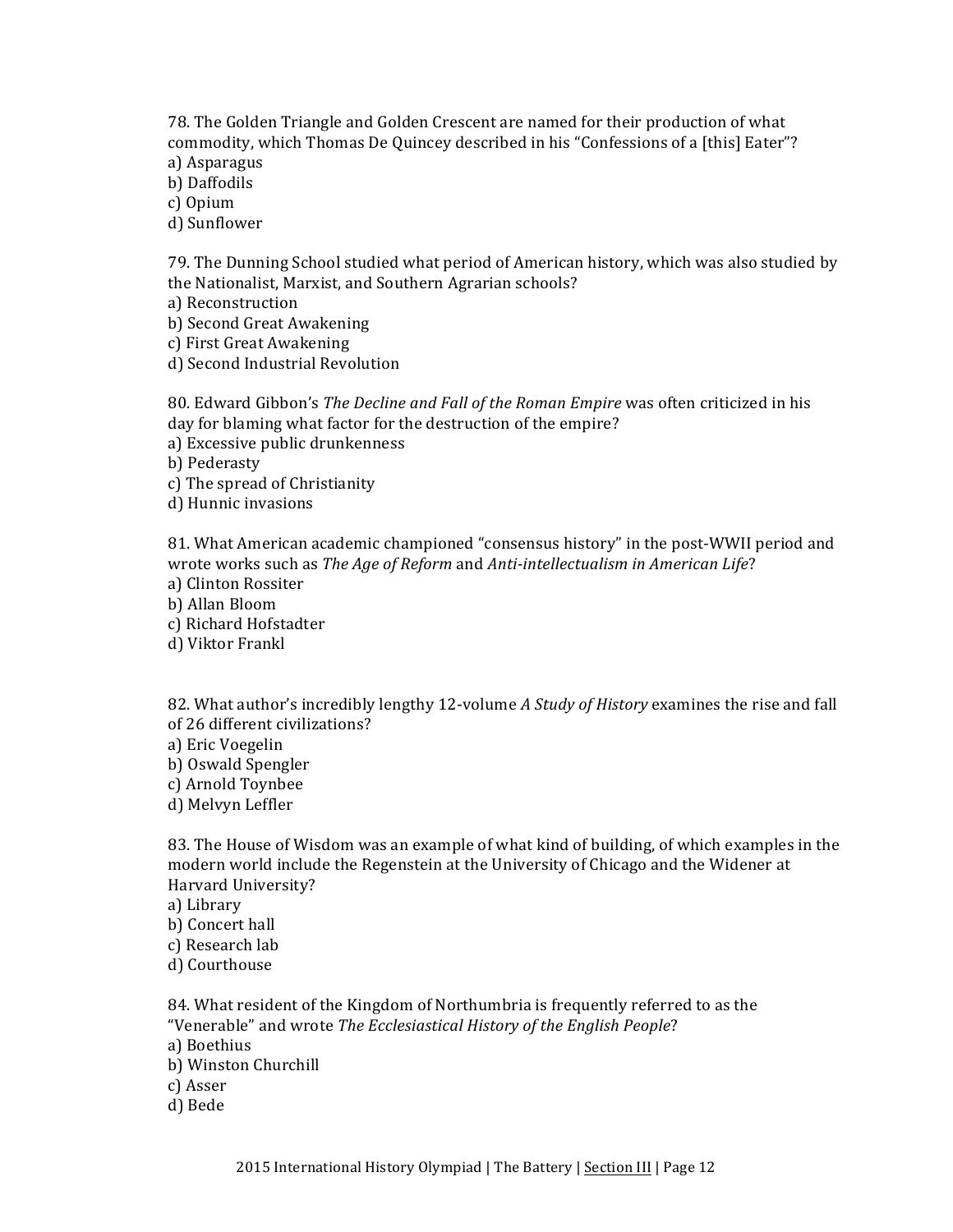85. What phrase first used in John Dryden's *The Conquest of Granada* describes an ideal sought out by the Earl of Shaftesbury and not, as usually described, by Jean-Jacques Rousseau?

a) "Good human"

b) "Noble savage"

c) "Beloved infidel"

d) "Worthy adversary"

86. What amateur painter and historian won the Nobel Prize in Literature for his six-volume *History of the Second World War,* which includes the sections "Gathering Storm" and "Their Finest Hour"?

a) Clement Attlee

b) Franklin D. Roosevelt

c) Winston Churchill

d) George Orwell

87. What Roman orator and historian was famous for ending each speech with "Carthago" delenda est", or "Carthage must be destroyed"?

a) Cato the Elder

b) Cato the Younger

c) Pliny the Elder

d) Cicero

88. The most powerful state to rule in northern Peru prior to the Incan conquest was the coastal kingdom of

a) Cuzco b) Chimor c) Texcoco d) Tupiza

89. One of the most important deities of the Aztec religion was Huitzilopochtli, whose strength was derived from:

a) offerings of human sacrifice

b) continued territorial expansion into Mesoamerica

c) building massive temples and pyramids to the gods

d) erecting stone sculptures glorifying war heroes

90. Jules Michelet is best known for coining what term for the flourishing of culture in Italy during the  $15<sup>th</sup>$  and  $16<sup>th</sup>$  centuries?

a) The Rejouissance

b) The Renaissance

c) The Puissance

d) The Ressentiment

91. What institution was ended in Brazil with the Golden Law of 1888 and was campaigned against by William Wilburforce in the UK?

a) Compulsory public schooling

b) Sending children to work

c) Slavery

d) Miscegenation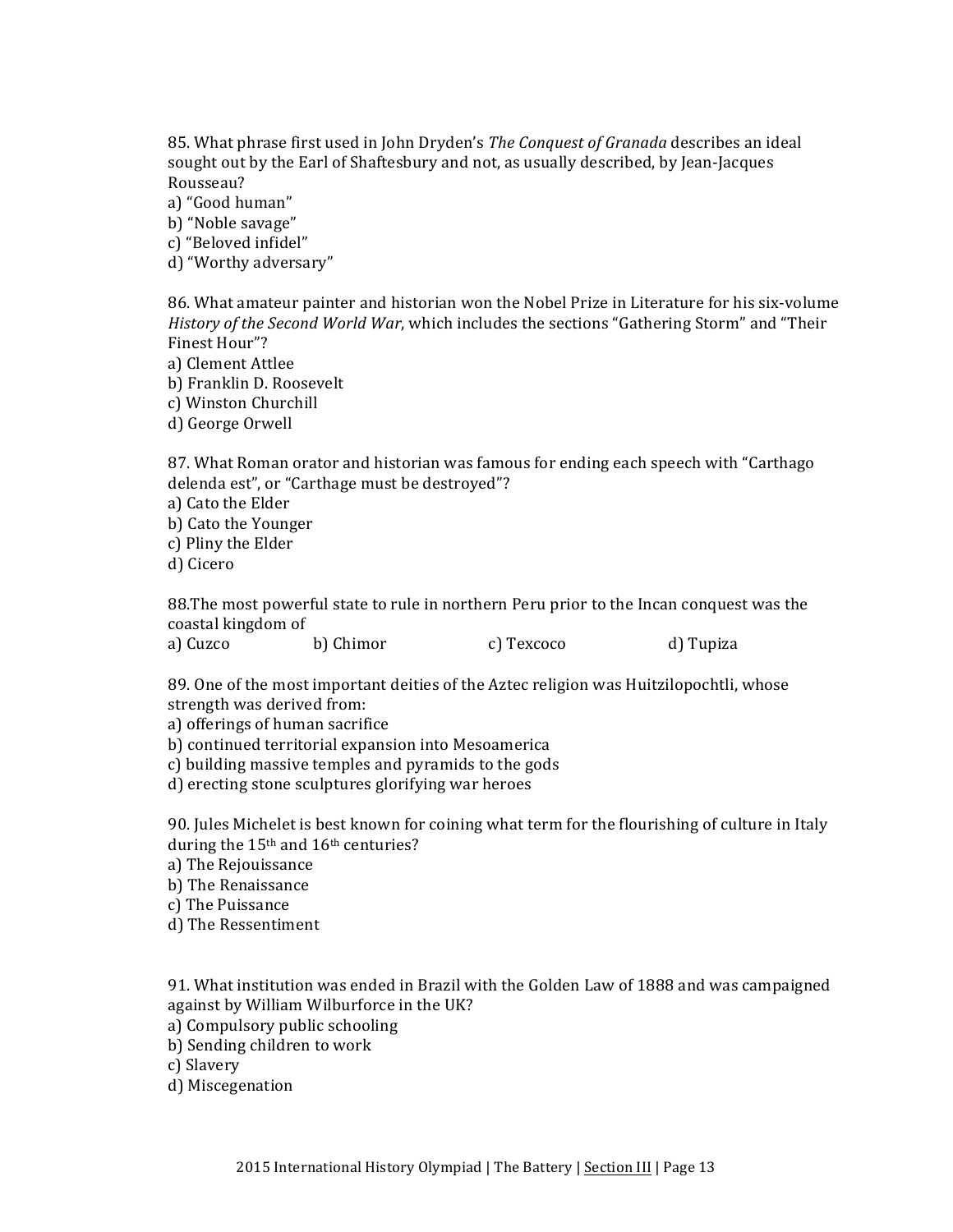92. Which of these animals is commonly thought to have been the first one domesticated by humankind?

a) Sheep b) Goats c) Cattle d) Dogs

93. A Mycenaean artifact discovered in 1876 by Heinrich Schliemann depicts the golden funeral mask of what ancient Greek figure?

a) Achilles

b) Agamemnon

c) Heracles

d) Poseidon

94. Edward Drinker Cope and Othniel Charles Marsh competed during the Gilded Age in the United States to be the one to accumulate the most of what kind of object? a) Gold coins b) Dinosaur bones c) Oil fields d) Salt flats

95. Which one of these authors caused a controversy in 1964 when he rejected the Nobel Prize in Literature, declaring that "a writer must therefore refuse to let himself be transformed into an institution"?

a) Iean-Paul Sartre

b) William Faulkner

c) Miguel Asturias

d) Samuel Beckett

96. What founder of the Foursquare Church was reportedly kidnapped in 1926, causing a great national controversy? a) Aimee McPherson

b) Pattie Hearst

c) Billy Sunday d) Father Coughlin

97. The *Hindenburg* disaster and the setting of Orson Welles' *The War of the Worlds* both occurred in what U.S. east coast state?

a) New York b) Pennsylvania c) Virginia d) New Jersey

98. The exotic dancer Mata Hari was tried and executed in 1917 for allegedly spying FOR what nation during World War I? a) Great Britain b) France c) Germany d) Russia

99. What scientist who worked at Bletchley Park during World War II was played by Benedict Cumberbatch in the 2014 movie The Imitation Game? a) Kim Philby b) Richard Feynman

c) Stephen Hawking

d) Alan Turing

100. What Roman soldier, politician, and author wrote the *Commentaries* on the *Gallic War* to chronicle his experiences fighting Vercingetorix on the frontier?

a) Augustus

b) Julius Caesar

c) Marcus Aurelius